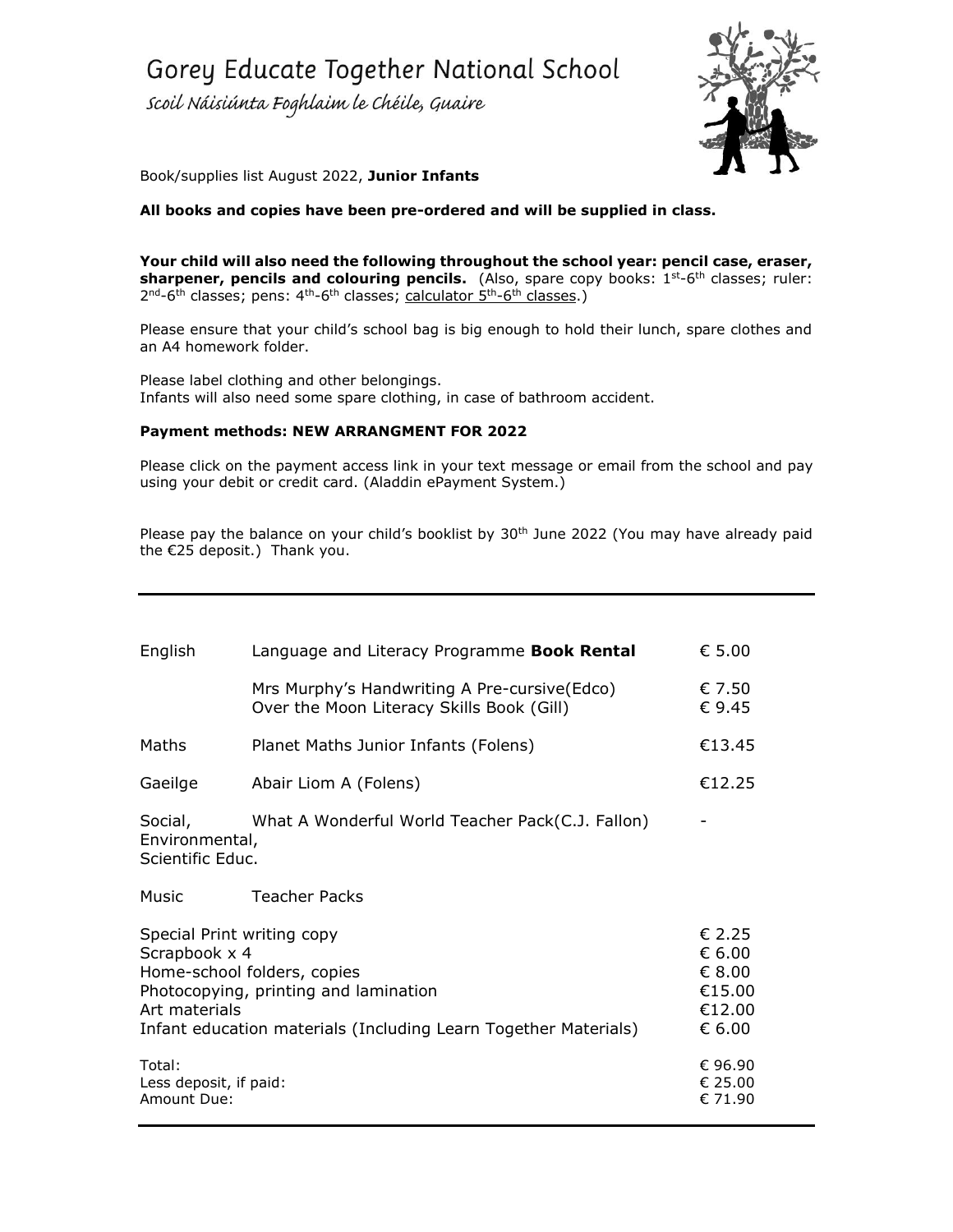Scoil Náisiúnta Foghlaim le Chéile, Guaire



### Book/supplies list August 2022, **Senior Infants**

#### **All books and copies have been pre-ordered and will be supplied in class.**

**Your child will also need the following throughout the school year: pencil case, eraser, sharpener, pencils and colouring pencils.** (Also, spare copy books: 1st-6th classes; ruler: 2<sup>nd</sup>-6<sup>th</sup> classes; pens: 4<sup>th</sup>-6<sup>th</sup> classes; calculator 5<sup>th</sup>-6<sup>th</sup> classes.)

Please ensure that your child's school bag is big enough to hold their lunch, spare clothes and an A4 homework folder

Please label clothing and other belongings. Infants will also need some spare clothing, in case of bathroom accident.

#### **Payment methods: NEW ARRANGEMENTS FOR 2022.**

Please click on the payment access link in your text message or email from the school and pay using your debit or credit card. (Aladdin ePayment System.)

| English                                                                                                                                                                                | Language and Literacy Programme Book Rental                                   | $\epsilon$ 5.00                                                           |
|----------------------------------------------------------------------------------------------------------------------------------------------------------------------------------------|-------------------------------------------------------------------------------|---------------------------------------------------------------------------|
|                                                                                                                                                                                        | Go With The Flow B (C.J. Fallon)<br>Over the Moon Literacy Skills Book (Gill) | € 7.65<br>$\epsilon$ 9.45                                                 |
| Maths                                                                                                                                                                                  | Planet Maths Senior Infant (Folens)                                           | €13.45                                                                    |
| Gaeilge                                                                                                                                                                                | Abair Liom B (Folens)                                                         | €12.75                                                                    |
| What A Wonderful World. Teacher Pack (C.J. Fallon)<br>Social,<br>Environmental,<br>Scientific Educ.                                                                                    |                                                                               |                                                                           |
| Music                                                                                                                                                                                  | Teacher Packs                                                                 |                                                                           |
| Special print writing copy<br>Home-school folders, copies<br>Photocopying, printing and lamination<br>Art materials<br>Infant education materials (Including Learn Together Materials) |                                                                               | $\epsilon$ 2.25<br>$\epsilon$ 8.55<br>€15.00<br>€12.00<br>$\epsilon$ 6.00 |
| Total                                                                                                                                                                                  |                                                                               | €92.10                                                                    |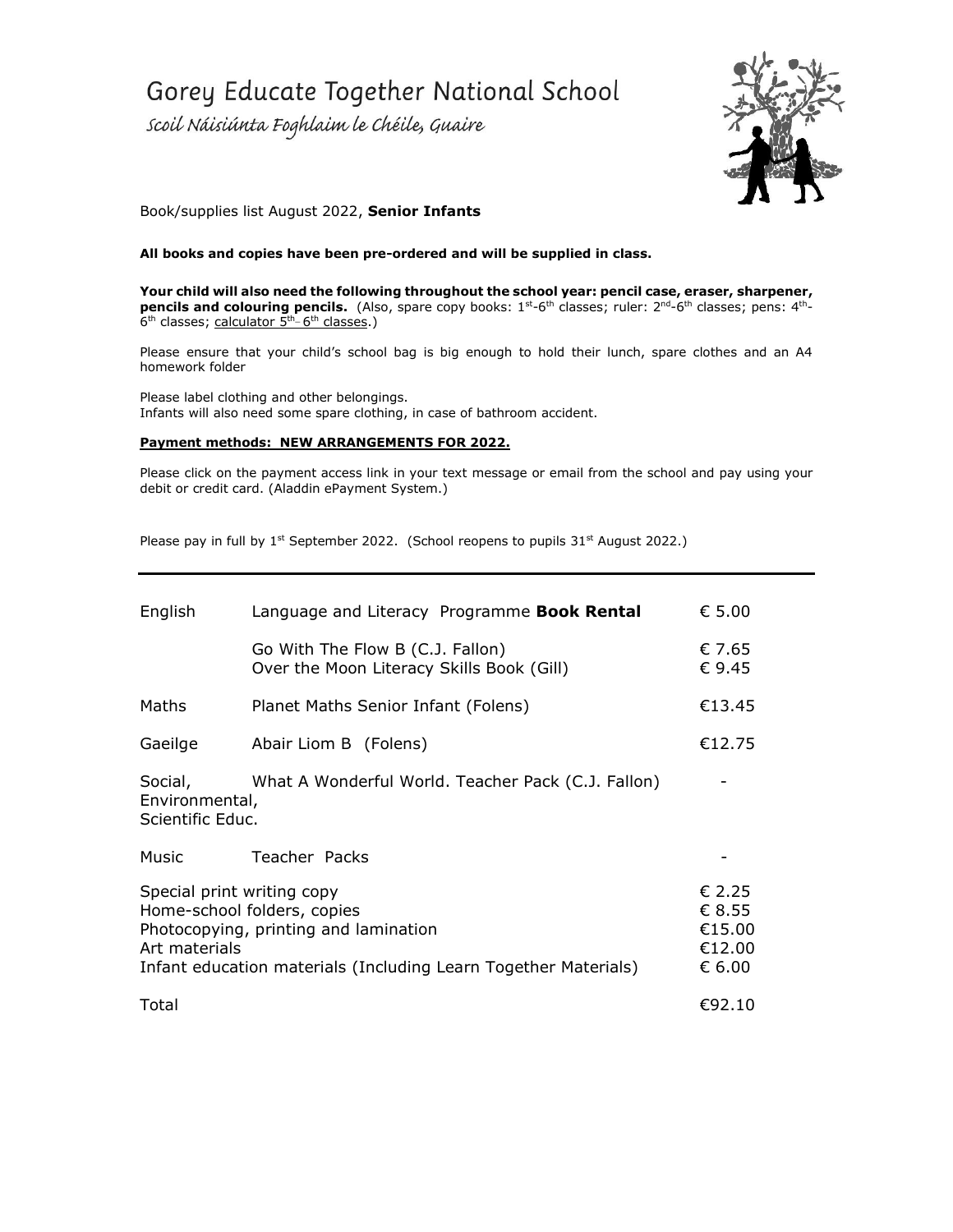scoil Náisiúnta Foghlaim le Chéile, Guaire



Book/supplies list August 2022, **First Class**

**All books and copies have been pre-ordered and will be supplied in class.**

**Your child will also need the following throughout the school year: pencil case, eraser, sharpener** and pencils, (Also, spare copy books: 1<sup>st</sup>-6<sup>th</sup> classes; ruler: 2<sup>nd</sup>-6<sup>th</sup> classes; pens: 4<sup>th</sup>-6<sup>th</sup> classes; <u>calculator</u> 5<sup>th</sup>-6<sup>th</sup> classes.)

Please label clothing and other belongings. Infants will also need some spare clothing, in case of bathroom accident.

#### **Payment methods: NEW ARRANGEMENTS FOR 2022.**

Please click on the payment access link in your text message or email from the school and pay using your debit or credit card. (Aladdin ePayment System.)

| English                                                                                                                                                                                                                    |                                                                                                                                                    |                                                         |
|----------------------------------------------------------------------------------------------------------------------------------------------------------------------------------------------------------------------------|----------------------------------------------------------------------------------------------------------------------------------------------------|---------------------------------------------------------|
|                                                                                                                                                                                                                            | Language/Literacy Programme Book Rental<br>Go With The Flow C (C. J. Fallon)<br>Grammar 1 (Lloyd)<br>Over the Moon Literacy and Skills Book (Gill) | $\epsilon$ 5.00<br>$\epsilon$ 7.65<br>€ 7.45<br>€ 10.50 |
| Maths                                                                                                                                                                                                                      | Planet Maths First Class (Folens)<br>New Wave Mental Maths 1 (Prim-Ed)                                                                             | €16.60<br>€ 8.99                                        |
| Gaeilge                                                                                                                                                                                                                    | Abair Liom C (Folens)                                                                                                                              | €14.95                                                  |
| Social, SESE Explorers (Folens)<br>Environmental,<br>Scientific Educ.<br>Music:<br><b>Teacher Packs</b>                                                                                                                    |                                                                                                                                                    | €11.95                                                  |
| Special Print Homework Diary<br>Home-school folders, copies, pencils<br>Photocopying, printing and lamination<br>Art materials<br>Audio-visual aids and concrete materials (Including Learn Together Materials) $\epsilon$ |                                                                                                                                                    | $\epsilon$ 4.00<br>€11.50<br>€15.00<br>€12.00           |
| Total                                                                                                                                                                                                                      |                                                                                                                                                    | €125.59                                                 |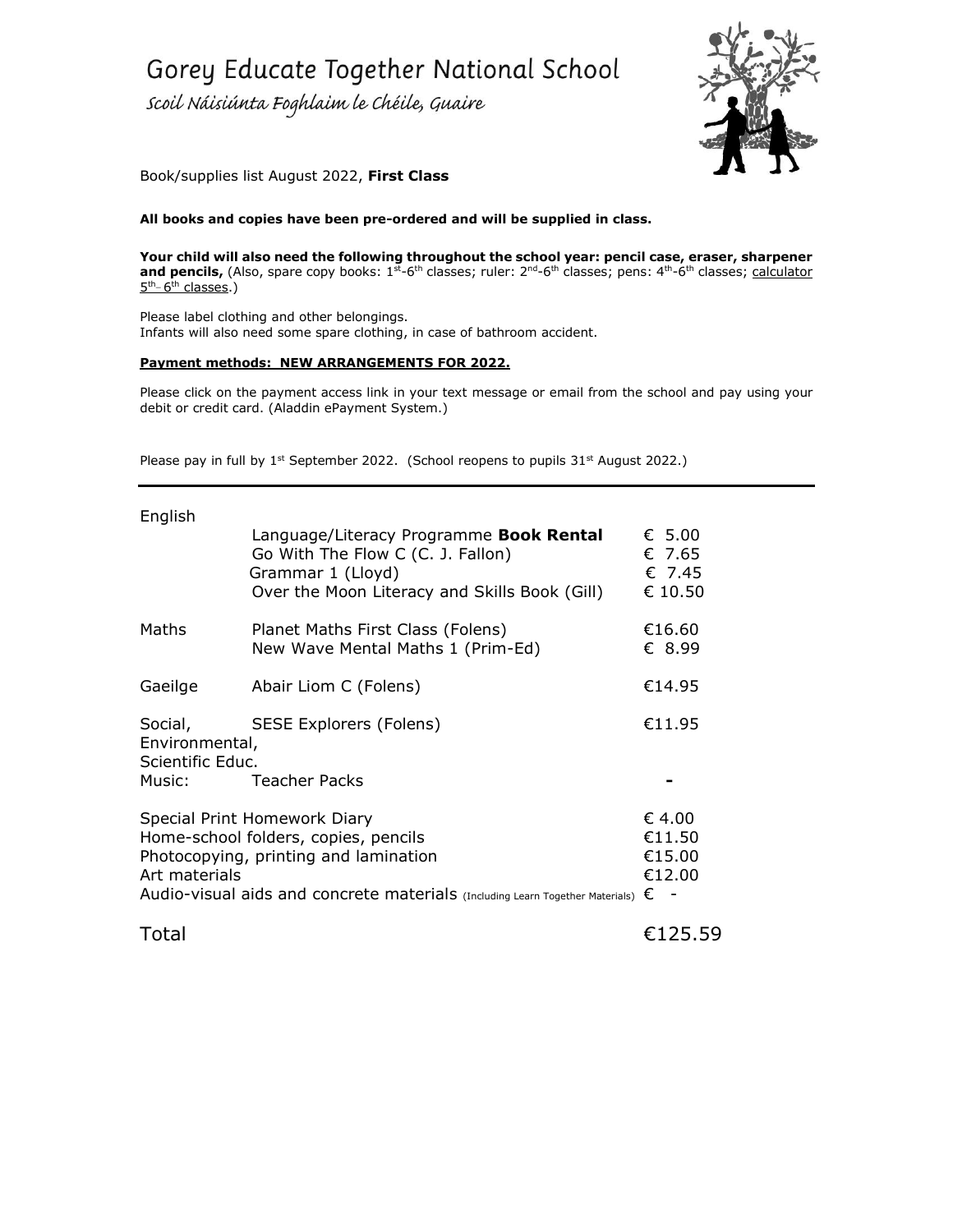Scoil Náisiúnta Foghlaim le Chéile, Guaire



## Book/supplies list August 2022, **Second Class**

#### **All books and copies have been pre-ordered and will be supplied in class.**

**Your child will also need the following throughout the school year: pencil case, eraser, sharpener**  and pencils. (Also, spare copy books: 1<sup>st</sup>-6<sup>th</sup> classes; ruler: 2<sup>nd</sup>-6<sup>th</sup> classes; pens: 4<sup>th</sup>-6<sup>th</sup> classes; <u>calculator</u> 5<sup>th</sup>-6<sup>th</sup> classes.)

Please label clothing and other belongings. Infants will also need some spare clothing, in case of bathroom accident.

#### **Payment methods: NEW ARRANGEMENTS FOR 2022.**

Please click on the payment access link in your text message or email from the school and pay using your debit or credit card. (Aladdin ePayment System.)

| English                                                                                                                                                                                                                                 | Language/Literacy Programme<br><b>Book Rental</b><br>Go With The Flow D (C.J.Fallon)<br>Grammar 2 (Lloyd)<br>Over the Moon Literacy Skills Book (Gill) | € 5.00<br>€ 7.65<br>€7.45<br>€12.95                    |
|-----------------------------------------------------------------------------------------------------------------------------------------------------------------------------------------------------------------------------------------|--------------------------------------------------------------------------------------------------------------------------------------------------------|--------------------------------------------------------|
| Maths                                                                                                                                                                                                                                   | Planet Maths Second Class (Folens)<br>New Wave Mental Maths 2 (PrimEd)                                                                                 | €16.60<br>€ 8.99                                       |
| Gaeilge                                                                                                                                                                                                                                 | Abair Liom D (Folens)<br>Leigh Sa Bhaile (CJ Fallon) Rental                                                                                            | €15.50                                                 |
| Social,<br>Environmental,<br>Scientific Educ.                                                                                                                                                                                           | <b>SESE Explorers (Folens)</b>                                                                                                                         | € 11.95                                                |
| Music:                                                                                                                                                                                                                                  | Teacher Packs                                                                                                                                          |                                                        |
| Special Print Homework Diary<br>Home-school folders, copies, spiral science/writing journals<br>Photocopying, printing and lamination<br>Art materials<br>Audio-Visual aids and concrete materials (Including Learn Together Materials) |                                                                                                                                                        | € 4.00<br>€ 11.50<br>€ 15.00<br>€ 12.00<br>€<br>$\sim$ |
| Total                                                                                                                                                                                                                                   |                                                                                                                                                        | € 128.59                                               |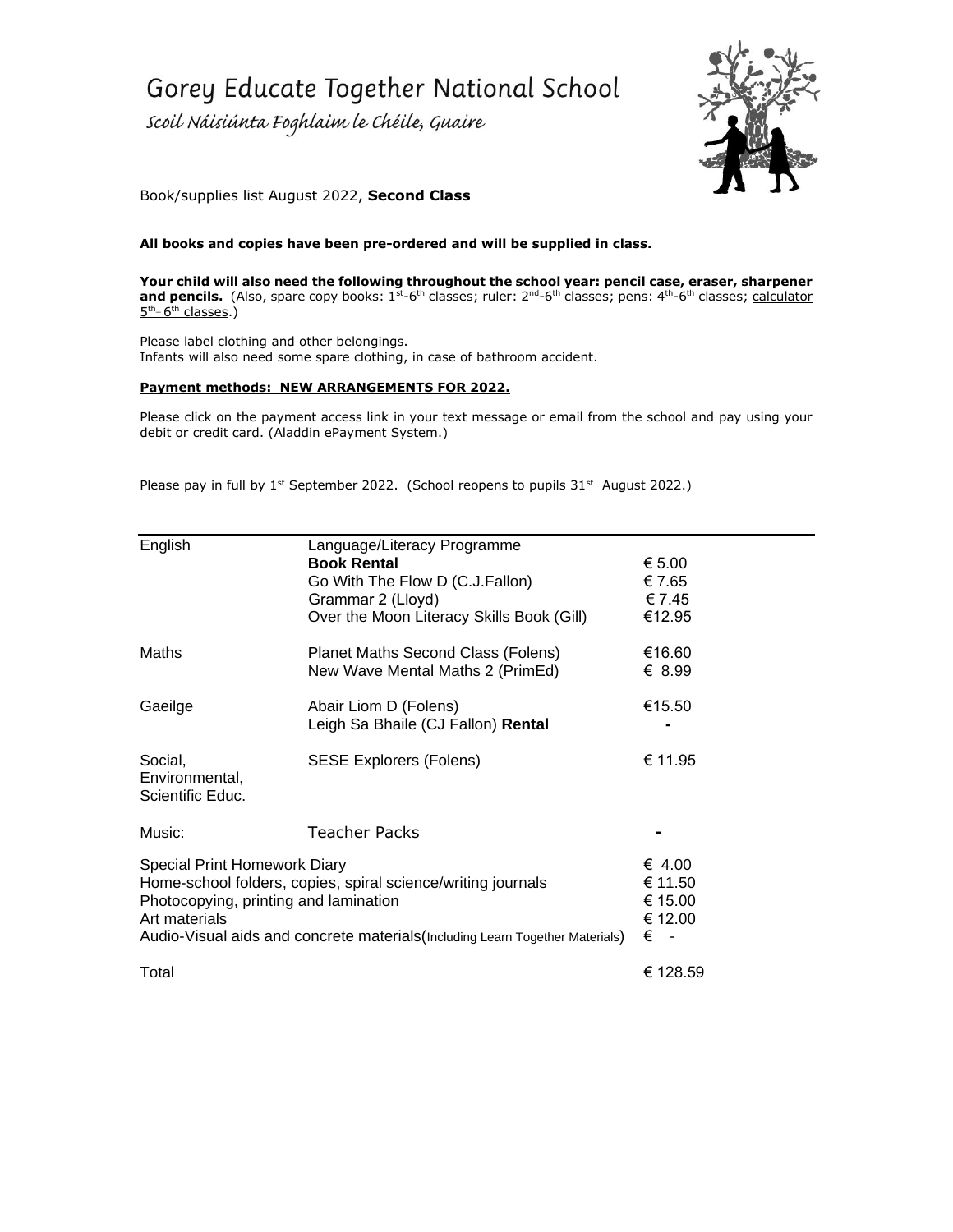Scoil Náisiúnta Foghlaim le Chéile, Guaire



Book/supplies list August 2022, **Third Class**

#### **All books and copies have been pre-ordered and will be supplied in class.**

**Your child will also need the following throughout the school year: pencil case, eraser, sharpener**  and pencils. (Also, spare copy books: 1<sup>st</sup>-6<sup>th</sup> classes; ruler: 2<sup>nd</sup>-6<sup>th</sup> classes; pens: 4<sup>th</sup>-6<sup>th</sup> classes; calculator 5<sup>th</sup>-6<sup>th</sup> classes.)

Please label clothing and other belongings. Infants will also need some spare clothing, in case of bathroom accident.

#### **Payment methods: NEW ARRANGEMENTS FOR 2022.**

Please click on the payment access link in your text message or email from the school and pay using your debit or credit card. (Aladdin ePayment System.)

| English                                                      | Language/Literacy Programme<br><b>Book Rental</b>                             | € 5.00   |
|--------------------------------------------------------------|-------------------------------------------------------------------------------|----------|
|                                                              | Go With The Flow E (C.J.Fallon)                                               | € 7.65   |
|                                                              | Over the Moon Literacy Skills Book (Gill)                                     | €12.95   |
| Maths                                                        | Planet Maths Third Class (Folens)                                             | €19.95   |
|                                                              | New Wave Mental Maths 2 (PrimEd)                                              | € 8.99   |
| Gaeilge                                                      | Abair Liom E (Folens)                                                         | €19.95   |
|                                                              | Leigh Sa Bhaile (CJ Fallon) Rental                                            |          |
| Social,                                                      | <b>SESE Explorers (Folens) Rental</b>                                         |          |
| Environmental,<br>Scientific Educ.                           |                                                                               |          |
| Music:                                                       | Teacher Packs                                                                 |          |
| <b>Special Print Homework Diary</b>                          |                                                                               | € 4.00   |
| Home-school folders, copies, spiral science/writing journals |                                                                               | € 11.50  |
| Photocopying, printing and lamination                        |                                                                               | € 15.00  |
| Art materials                                                |                                                                               | € 12.00  |
|                                                              | Audio-Visual aids and concrete materials (Including Learn Together Materials) | € -      |
| Total                                                        |                                                                               | € 116.99 |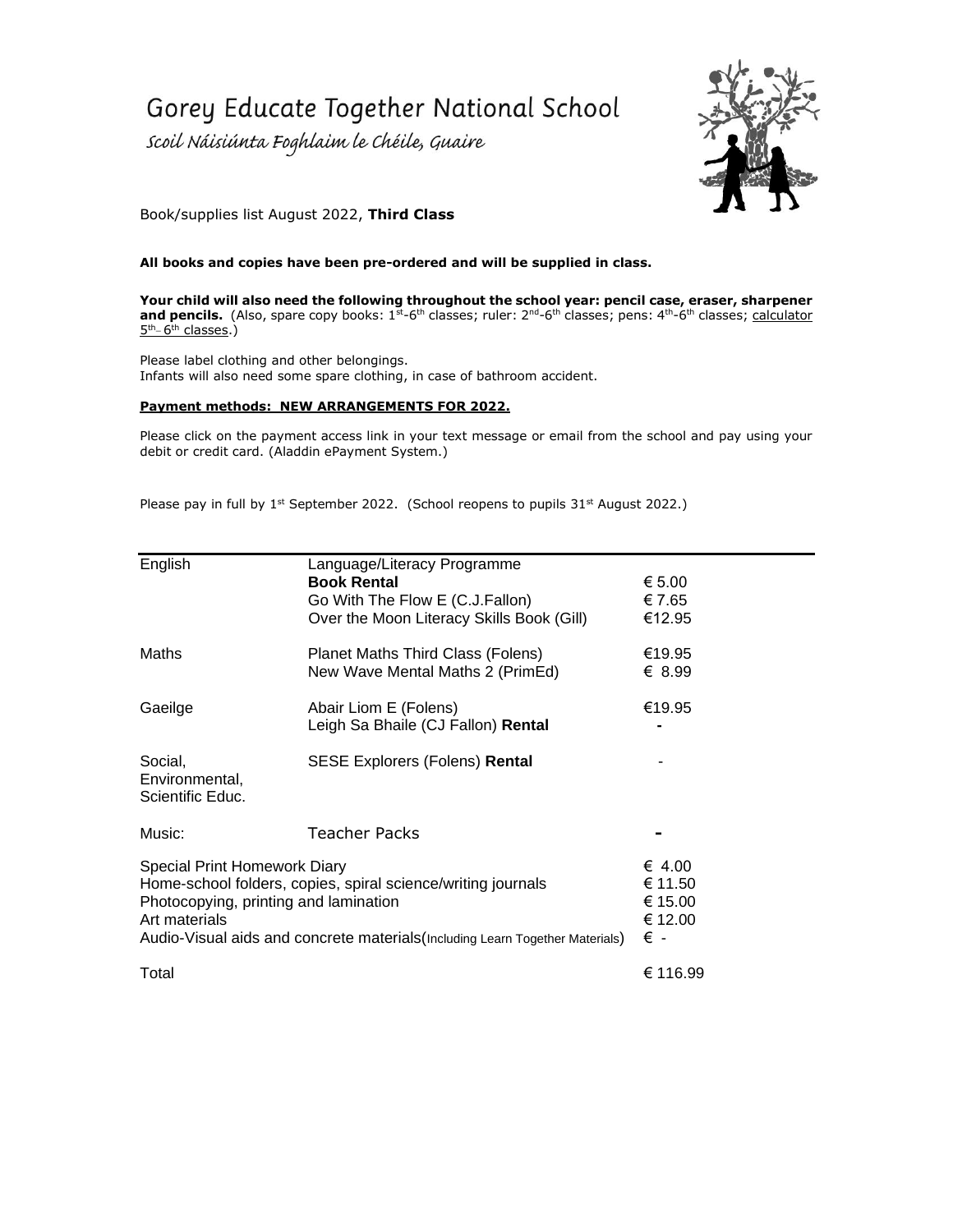Scoil Náisiúnta Foghlaim le Chéile, Guaire



## Book/supplies list August 2022, **Fourth Class**

#### **All books and copies have been pre-ordered and will be supplied in class.**

**Your child will also need the following throughout the school year: pencil case, eraser, sharpener**  and pencils. (Also, spare copy books: 1<sup>st</sup>-6<sup>th</sup> classes; ruler: 2<sup>nd</sup>-6<sup>th</sup> classes; pens: 4<sup>th</sup>-6<sup>th</sup> classes; <u>calculator</u> 5<sup>th</sup>-6<sup>th</sup> classes.)

Please label clothing and other belongings. Infants will also need some spare clothing, in case of bathroom accident.

#### **Payment methods: NEW ARRANGEMENTS FOR 2022.**

Please click on the payment access link in your text message or email from the school and pay using your debit or credit card. (Aladdin ePayment System.)

| English                                                                       | Language/Literacy Programme<br><b>Book Rental</b>            | € 5.00  |
|-------------------------------------------------------------------------------|--------------------------------------------------------------|---------|
|                                                                               | Over the Moon Literacy Skills Book (Gill)                    | €12.95  |
| Maths<br>Planet Maths Fourth Class (Folens) Book Rental -                     |                                                              |         |
|                                                                               | New Wave Mental Maths 4 (PrimEd)                             | € 8.99  |
| Gaeilge                                                                       | Abair Liom F (Folens)                                        | €19.95  |
|                                                                               | Leigh Sa Bhaile (CJ Fallon) Rental                           |         |
| Social,<br>Environmental,<br>Scientific Educ.                                 | <b>SESE Explorers (Folens) Rental</b>                        |         |
| Music:                                                                        | Teacher Packs                                                |         |
| Special Print Homework Diary                                                  |                                                              | € 4.00  |
|                                                                               | Home-school folders, copies, spiral science/writing journals | € 14.50 |
| Photocopying, printing and lamination                                         |                                                              | € 15.00 |
| Art materials                                                                 |                                                              | € 12.00 |
| Audio-Visual aids and concrete materials (Including Learn Together Materials) |                                                              | € -     |
| Total                                                                         |                                                              | € 92.39 |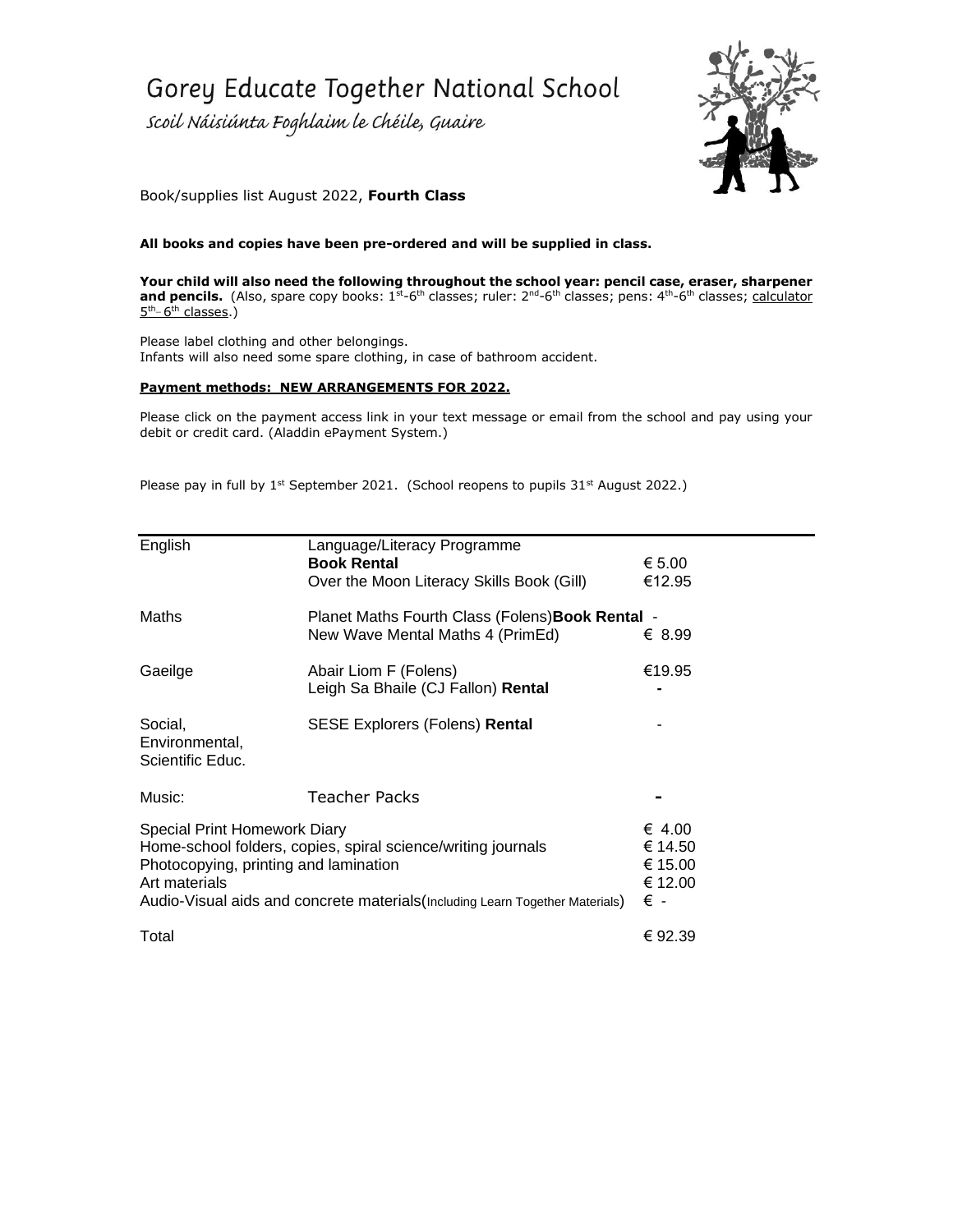scoil Náisiúnta Foghlaim le Chéile, Guaire



Book/supplies list August 2022, **Fifth Class**

**All books and copies have been pre-ordered and will be supplied in class.**

**Your child will also need the following throughout the school year: pencil case, eraser, sharpener**  and pencils. (Also, spare copy books: 1<sup>st</sup>-6<sup>th</sup> classes; ruler: 2<sup>nd</sup>-6<sup>th</sup> classes; pens: 4<sup>th</sup>-6<sup>th</sup> classes; calculator 5<sup>th</sup>-6<sup>th</sup> classes.)

Please label clothing and other belongings. Infants will also need some spare clothing, in case of bathroom accident.

#### **Payment methods: NEW ARRANGEMENTS FOR 2022.**

Please click on the payment access link in your text message or email from the school and pay using your debit or credit card. (Aladdin ePayment System.)

| English                                                                                                                                                                                                                                 | Language/Literacy Programme<br><b>Book Rental</b><br>Over the Moon Literacy Skills Book (Gill)<br>180 Days of English (JRP) Book Rental | € 5.00<br>€12.95<br>€ 5.00                     |
|-----------------------------------------------------------------------------------------------------------------------------------------------------------------------------------------------------------------------------------------|-----------------------------------------------------------------------------------------------------------------------------------------|------------------------------------------------|
| Maths                                                                                                                                                                                                                                   | Planet Maths Fifth Class (Folens) Book Rental<br>New Wave Mental Maths 5 (PrimEd)                                                       | € 8.99                                         |
| Gaeilge                                                                                                                                                                                                                                 | Abair Liom G (Folens)<br>Leigh Sa Bhaile (CJ Fallon) Rental                                                                             | €20.50                                         |
| Social,<br>Environmental,<br>Scientific Educ.                                                                                                                                                                                           | <b>SESE Explorers (Folens) Rental</b>                                                                                                   |                                                |
| Music:                                                                                                                                                                                                                                  | <b>Teacher Packs</b>                                                                                                                    |                                                |
| Special Print Homework Diary<br>Home-school folders, copies, spiral science/writing journals<br>Photocopying, printing and lamination<br>Art materials<br>Audio-Visual aids and concrete materials (Including Learn Together Materials) |                                                                                                                                         | € 4.00<br>€ 14.50<br>€ 15.00<br>€ 12.00<br>€ - |
| Total                                                                                                                                                                                                                                   |                                                                                                                                         | € 97.94                                        |